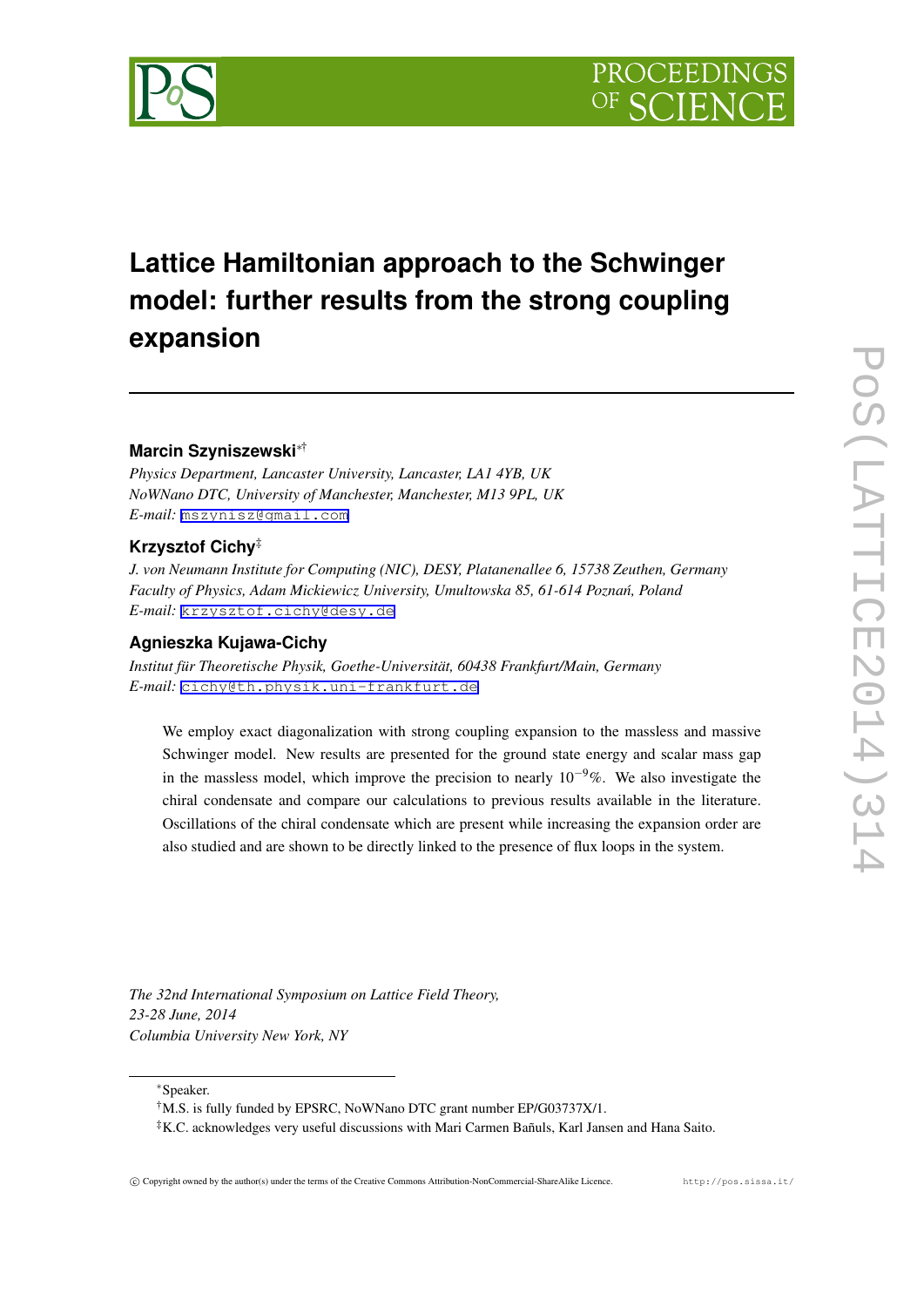## 1. Introduction

The Schwinger model [[1](#page-6-0)], i.e. QED in 1+1 dimensions, has become a toy model for gauge theories. It is simple enough to analytically extract its behavior in various limits [[2](#page-6-0)], but it still exhibits such interesting phenomena as chiral symmetry breaking and quark confinement [[3](#page-6-0)].

The model has been studied thoroughly using various methods  $[2]-[11]$  $[2]-[11]$  $[2]-[11]$  $[2]-[11]$ . Recently, we were able to show that the Hamiltonian approach still can give results that are comparable or sometimes exceed the precision of other methods [[5](#page-6-0)]. In this article, we continue that study by showing updated results and expand it to another observable – the chiral order parameter (chiral condensate).

The outline of this paper is as follows. In Section 2 we shortly recall the Schwinger model and Section 3 describes the method we use – exact diagonalization with strong coupling expansion. Our results, a comparison to previous findings and a thorough description of chiral condensate oscillations are included in Section 4, which is then followed by Section 5 – the summary.

#### 2. The Schwinger model

The Hamiltonian of the massive Schwinger model on lattice, in the Kogut-Susskind discretization [[12,](#page-6-0) [13\]](#page-6-0) and after the Jordan-Wigner transformation [[14\]](#page-6-0) to the spin space is :

$$
\mathcal{H} = \frac{1}{2a} \sum_{n=1}^{M} \left( \sigma^{+}(n) e^{i\theta(n)} \sigma^{-}(n+1) + \text{h.c.} \right) + \frac{m}{2} \sum_{n=1}^{M} (1 + (-1)^{n} \sigma^{3}(n)) + \frac{g^{2} a}{2} \sum_{n=1}^{M} L^{2}(n), \quad (2.1)
$$

where  $a$  – lattice spacing,  $m$  – fermion mass,  $g$  – coupling,  $M$  – system size.  $\sigma^{i}(n)$  are Pauli matrices operating in spin space,  $L(n)$  is related to electric field  $L(n) = E(n)/g$  and operates in ladder space  $L|l\rangle = l|l\rangle, l = 0, \pm 1, \pm 2, \dots$ , and  $e^{\pm i\theta(n)}$  are rising and lowering operators in this ladder space.

We will be interested in assessing the chiral condensate  $\Sigma$ , which is given by:

$$
\frac{\Sigma}{g} = \frac{\sqrt{x}}{2M} \langle 0 | \sum_{n=1}^{M} (-1)^n \sigma^3(n) | 0 \rangle, \qquad (2.2)
$$

where  $|0\rangle$  is the ground state of the Hamiltonian and  $x = \frac{1}{a^2}$  $\frac{1}{a^2g^2}$ . The theoretical prediction for the massless model is  $\Sigma/g|_{m=0} = -e^{\gamma}/2\pi^{3/2} \approx -0.1599288$ .

# 3. Method

The Hamiltonian (2.1) can be rewritten in the dimensionless form as:

$$
\hat{W} = \frac{2}{ag^2} \hat{\mathcal{H}} = \hat{W}_0 + x\hat{V}
$$
\n(3.1)

with  $\hat{W}_0$  including the mass part and the electric field part and  $\hat{V}$  including the hopping. If *x* is small (strong coupling), then we can treat  $\hat{W}_0$  as an unperturbed Hamiltonian and  $\hat{V}$  as a perturbation.

We employ the exact diagonalization (ED) approach with the strong coupling expansion (SCE) introduced by Hamer [\[15](#page-6-0)] and initially used for the Schwinger model in Refs. [[2](#page-6-0), [3\]](#page-6-0). SCE truncates the Hamiltonian, by selecting only those states that are connected with the ground state up to a specific order of perturbation. Then, the truncated Hamiltonian is finite and thus amenable to ED.

In Ref. [[5](#page-6-0)] we suggested to use a very high order *N* of SCE, for which the eigenvalues are saturated, i.e. do not change when further increasing *N*, up to machine precision. The saturation was present for observables such as ground state energy and scalar/vector mass gaps for the massless model. The same method will be used to determine another observable – the chiral condensate.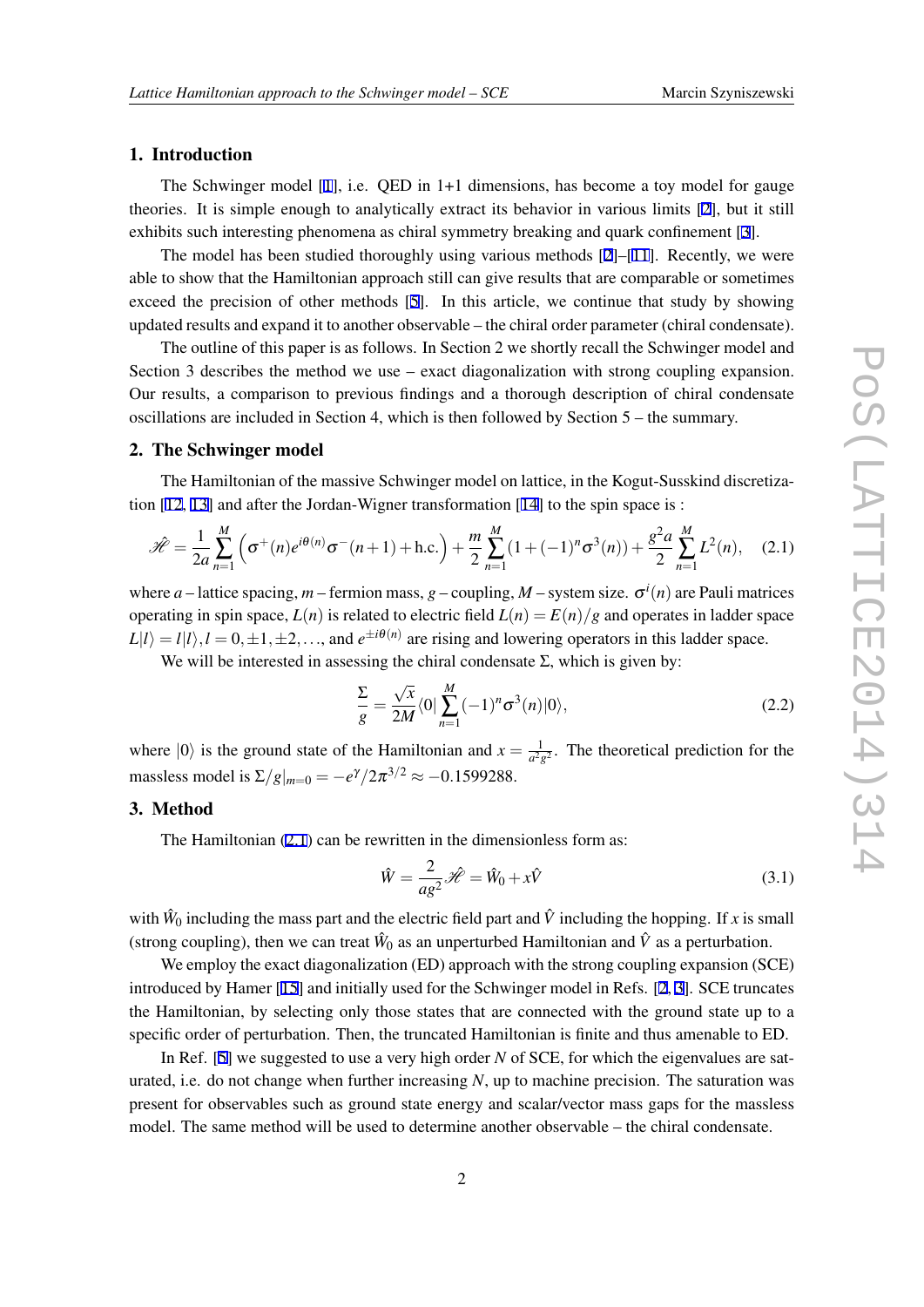<span id="page-2-0"></span>

**Figure 1:** Infinite volume extrapolation ( $M \rightarrow \infty$ ) of the scalar mass gap. Top inset shows a zoomed in view. Bottom inset shows the continuum extrapolation  $(1/\sqrt{x} \rightarrow 0)$ .

| Observable                                                                     | $E_0$             | (error) | $M_S/g$                                                                      | (error)               |
|--------------------------------------------------------------------------------|-------------------|---------|------------------------------------------------------------------------------|-----------------------|
| Previous calculation [5] $-0.3183098827$ $1.1 \cdot 10^{-6}\%$ $-1.1283791668$ |                   |         |                                                                              | $2.9 \cdot 10^{-8}$ % |
| This work                                                                      |                   |         | $-0.3183098860$ $6.5 \cdot 10^{-8}\%$ $-1.12837916711$ $1.3 \cdot 10^{-9}\%$ |                       |
| Exact value                                                                    | $-0.3183098862 -$ |         | $-1.12837916710 =$                                                           |                       |

**Table 1:** Comparison with previous results [[5\]](#page-6-0) for ground state energy  $E_0$  and scalar mass gap  $M_S/g$ .

# 4. Results and comparison

#### 4.1 Ground state energy and scalar mass gap

First, we present updated results for the ground state energy  $E_0$  and scalar mass gap  $M_S/g$ for the massless Schwinger model, obtained by increasing the maximal system size (with respect to Ref. [[5](#page-6-0)]) and thus being able to get closer to the continuum limit (increase maximal  $x$ ). We show the continuum limit extrapolation of the scalar mass gap in Fig. 1, while Tab. 1 presents the comparison to our previous result, which shows significant improvement.

## 4.2 Chiral condensate

Our results for the chiral condensate in the massless case are summarized in Fig. [2](#page-3-0). The inset shows an example of our infinite volume extrapolation, using an exponential ansatz normally expected for periodic boundary conditions away from the critical point  $(x \rightarrow \infty)$ . The results in infinite volume are then shown in the main plot and used to extrapolate to the continuum limit. It can be shown even in the free theory that the approach to the continuum limit is linear in the lattice spacing with logarithmic corrections (and higher-order corrections). In the plot, we show such fit and compare it to the purely linear one. Indeed, the correct result in the continuum limit is obtained only if the logarithmic corrections are taken into account.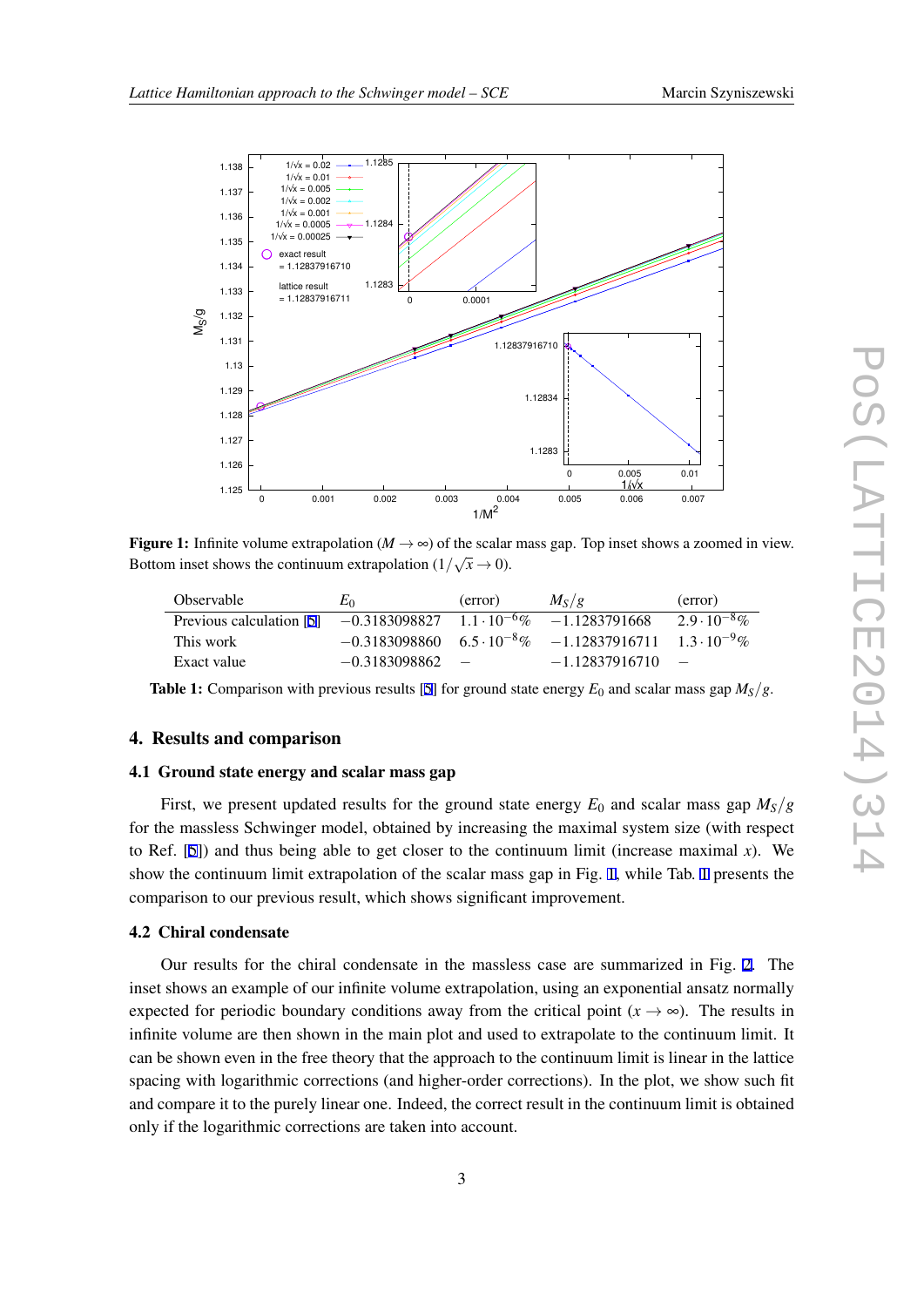<span id="page-3-0"></span>

Figure 2: Chiral condensate for the massless case – continuum limit estimation. Inset shows an example of the infinite volume limit estimation for  $x = 20$  with exponential fit.

| $\boldsymbol{x}$ | m/g      | $SCE+ED$      | <b>MPS</b> [7] | Difference |
|------------------|----------|---------------|----------------|------------|
| 20               | $\Omega$ | $-0.189879$   | $-0.190253$    | 0.000374   |
| 25               |          | $-0.187519$   | $-0.187969$    | 0.000450   |
| 30               |          | $-0.185830$   | $-0.186208$    | 0.000378   |
| cont.            | $\theta$ | $-0.1600(17)$ | $-0.159930(8)$ |            |
| cont.            | 0.125    | $-0.0906(23)$ | $-0.092023(4)$ |            |

Table 2: Comparison of SCE+ED and MPS results [[7\]](#page-6-0) for the chiral condensate in the massless and massive  $\left(\frac{m}{g}\right) = 0.125$  model. For the massive model, a logarithmic divergence had to be subtracted.

The comparison with Matrix Product States (MPS) results [\[7\]](#page-6-0) is shown in Tab. 2. Interestingly, the infinite volume limit values for SCE+ED are always a bit smaller than those for MPS. This might suggest that our exponential fitting function is subject to power-law corrections that dominate the behavior close to the continuum limit (cf. infinite volume scaling for the scalar mass gap – Fig. [1\)](#page-2-0). The continuum limit result is in agreement with MPS, but it has much lower accuracy, due to the fact that MPS allows to study much larger system sizes and much larger values of *x*.

The massive case was also investigated, where a logarithmic divergence has to be subtracted (this divergence is present already in the free case). The fermion mass tends to increase finite volume effects. Once again, though our findings are consistent with previous work, they have much less precision.

#### 4.3 Oscillations of the chiral condensate

#### 4.3.1 Description of the oscillations

When one starts increasing the SCE order *N*, for some values of *x* a problem appears with estimating the saturated values. Examples are shown in Fig. [3](#page-4-0). We can clearly see that for small values of *x* (away from the continuum limit), oscillations are very small, almost non-existent. However, when we approach the continuum limit and thus  $x$  is very big, the oscillations are clearly visible and we cannot directly extract the saturated value.

Interestingly, the plots show two distinct regions: the tail at  $N \leq M$  and the oscillations which have a very specific period. For now, we will ignore the tail part and try to describe the oscillations by fitting them to a chosen function. Our ansatz includes an oscillating part (sine), a modulation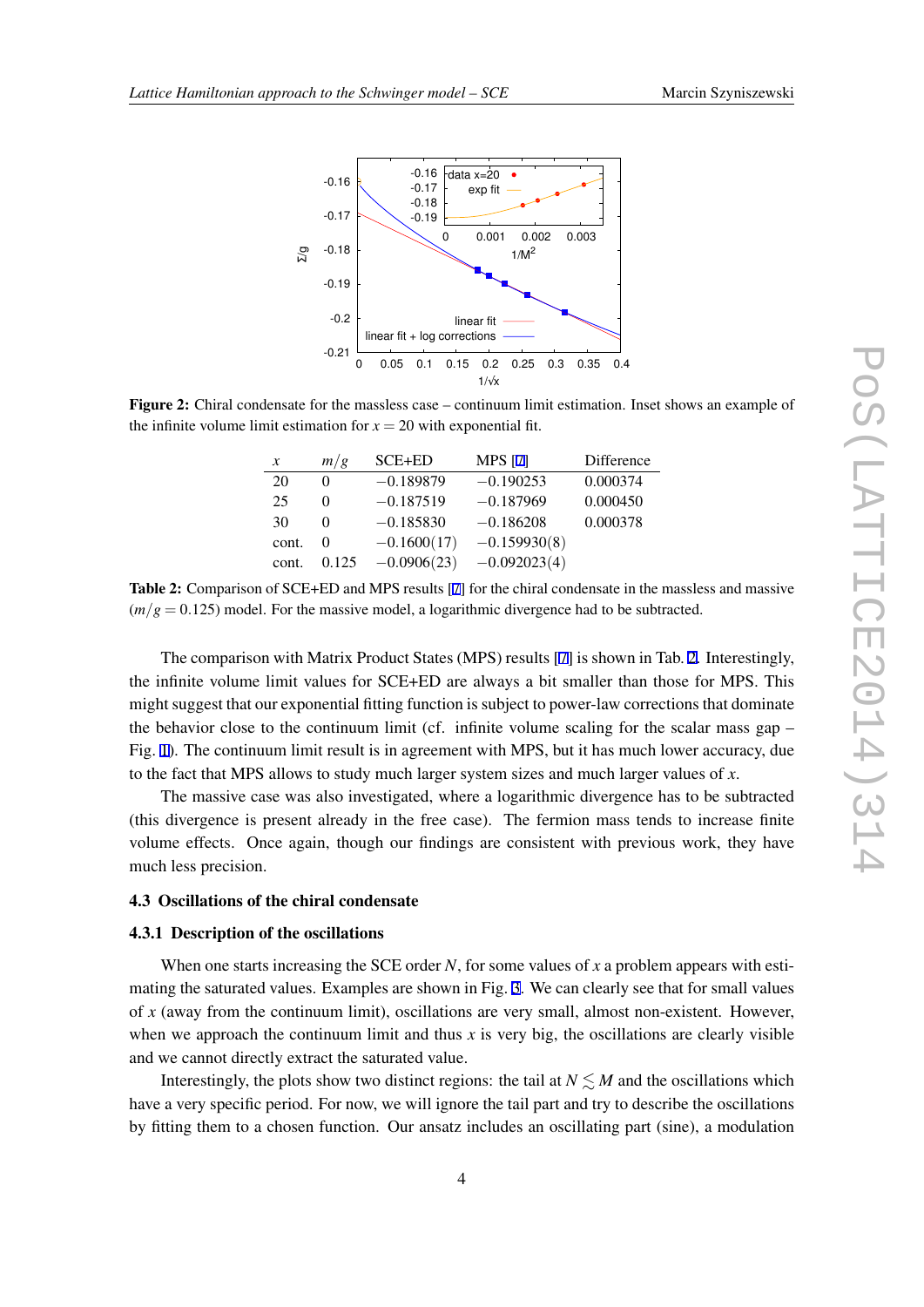<span id="page-4-0"></span>

**Figure 3:** Chiral condensate when increasing the SCE order *N* for different couplings: (a)  $x = 10^2$ , (b)  $x = 10<sup>4</sup>$ , (c)  $x = 10<sup>10</sup>$ . On plot (b) we can see a tail, marked in green and oscillations, marked in red.



**Figure 4:** Period (left) and phase (right) of oscillations. The lines on the *T* plot indicate  $T = 12, 14, \ldots, 24$ .

(decreasing function of *N*) and a constant shift (saturated value of  $\Sigma$ ). It was found that the modulation part can be best described as a function of  $\frac{1}{N^3}$  for large *x* and as an inverse exponential function of *N* for small *x*. Thus, the final fitting function is:

$$
\Sigma(N)/g = \Sigma(N \to \infty)/g + a\left(\frac{b}{N^3} + e^{-\alpha N}\right)\sin\left(\frac{2\pi}{T}N + \varphi\right),\tag{4.1}
$$

where  $\Sigma(N \to \infty)/g$ , *a*, *b*,  $\alpha$ , *T* and  $\varphi$  are the fitting parameters. The data was always fitted starting from the second extremum of  $\Sigma(N)/g$ , so that the effects of the tail part are greatly diminished.

The period and the phase of oscillations are shown in Fig. 4. We can clearly see that close to the continuum limit (large  $x$ ), we have the following dependencies:

$$
T = M, \quad \varphi = \frac{2\pi}{M}.
$$
\n(4.2)

However, these equations seem to be invalid for small *x*. This is due to the fact that for small *x* the oscillations are too small to be well-described by our ansatz. On the phase  $\varphi$  plot, we can see that errors grow for small *x*, which also indicates this problem.

The coefficient in front of  $\frac{1}{N^3}$  was also investigated and it is shown in Fig. [5](#page-5-0). We are taking the absolute value of the coefficient, due to the sine function being antisymmetric  $(\sin x = -\sin(-x))$ . The data seems to indicate that this coefficient is proportional to  $\sqrt{x}$ :

$$
|ab| = A(M) \cdot \sqrt{x}.\tag{4.3}
$$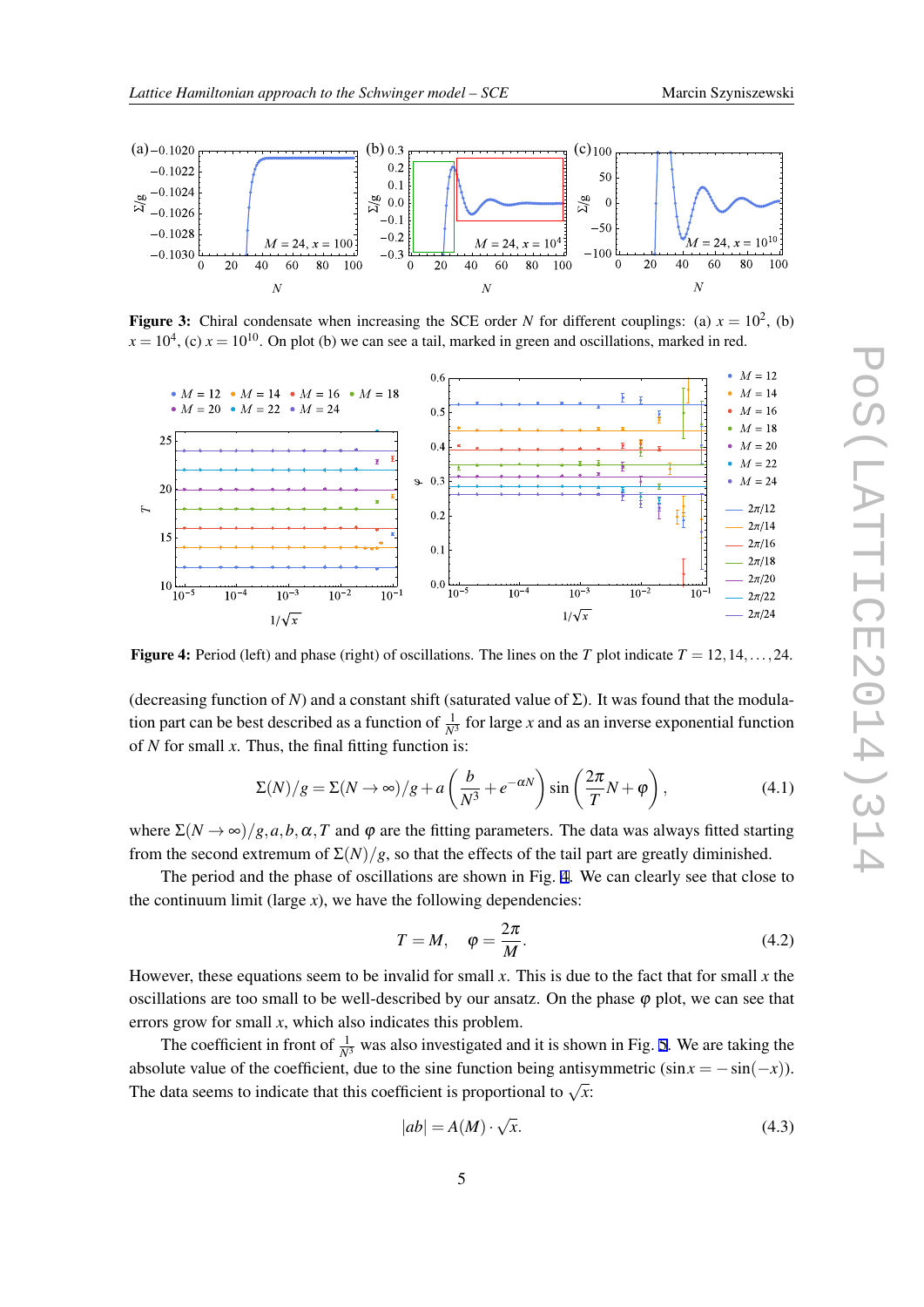<span id="page-5-0"></span>

**Figure 5:** Coefficient in front of  $\frac{1}{N^3}$ . The solid lines are the linear fits to  $y = ax$  function, which on the log-log will always be parallel to each other.

Figure 6: Saturated values of the chiral condensate,  $\Sigma(N \to \infty)/g$ . Notice that the naive extrapolation to the continuum limit would yield  $\Sigma/g \rightarrow 0$ .

However, on the log-log plot we can clearly see that for small  $x$ , this dependence is again invalid.

Fig. 6 shows saturated values of the chiral condensate obtained from fitting of the oscillations. Interestingly, for a very large  $x$ ( $\sim 10^{10}$ ), there are very big errors present – this is due to huge amplitude of oscillations.

It would seem that the continuum limit value  $\Sigma(M \to \infty, x \to \infty)/g$  is zero. However, this invalid result is obtained due to large finite volume effects: we firstly have to take the infinite volume limit which is quite problematic with our approach, if we work too close to the continuum limit. Only after taking the infinite volume limit, we can take the continuum limit by fitting the infinite volume limit data and extracting the  $x \rightarrow \infty$  value.

## 4.3.2 Final fitting ansatz

Using relationships extracted in section [4.3.1](#page-3-0), we can rewrite the final fitting ansatz as:

$$
\Sigma(N,M,x)/g = \Sigma(N \to \infty, M,x)/g + \left(A(M)\frac{\sqrt{x}}{N^3} + B(M,x)e^{-\alpha(M,x)N}\right)\sin\frac{2\pi}{M}(N+1). \tag{4.4}
$$

We can immediately see that for  $N = kM - 1$  the sine function will reach the middle point of oscillations. So, if there is any residual function that we omitted in our fitting ansatz, it will be present at those points. Therefore, we suggest to use values for *N* = *kM −*1 to extract the saturated value of the chiral condensate by fitting those specific plot points.

#### 4.3.3 Connection to the number of flux loops in the system

Every time  $N = kM$ ,  $k \in \mathbb{Z}$ , states generated in the SCE procedure will include the next positive  $(L(n) = +1, +2, +3, \ldots)$  and the next negative  $(L(n) = -1, -2, -3, \ldots)$  flux loop in the system. For